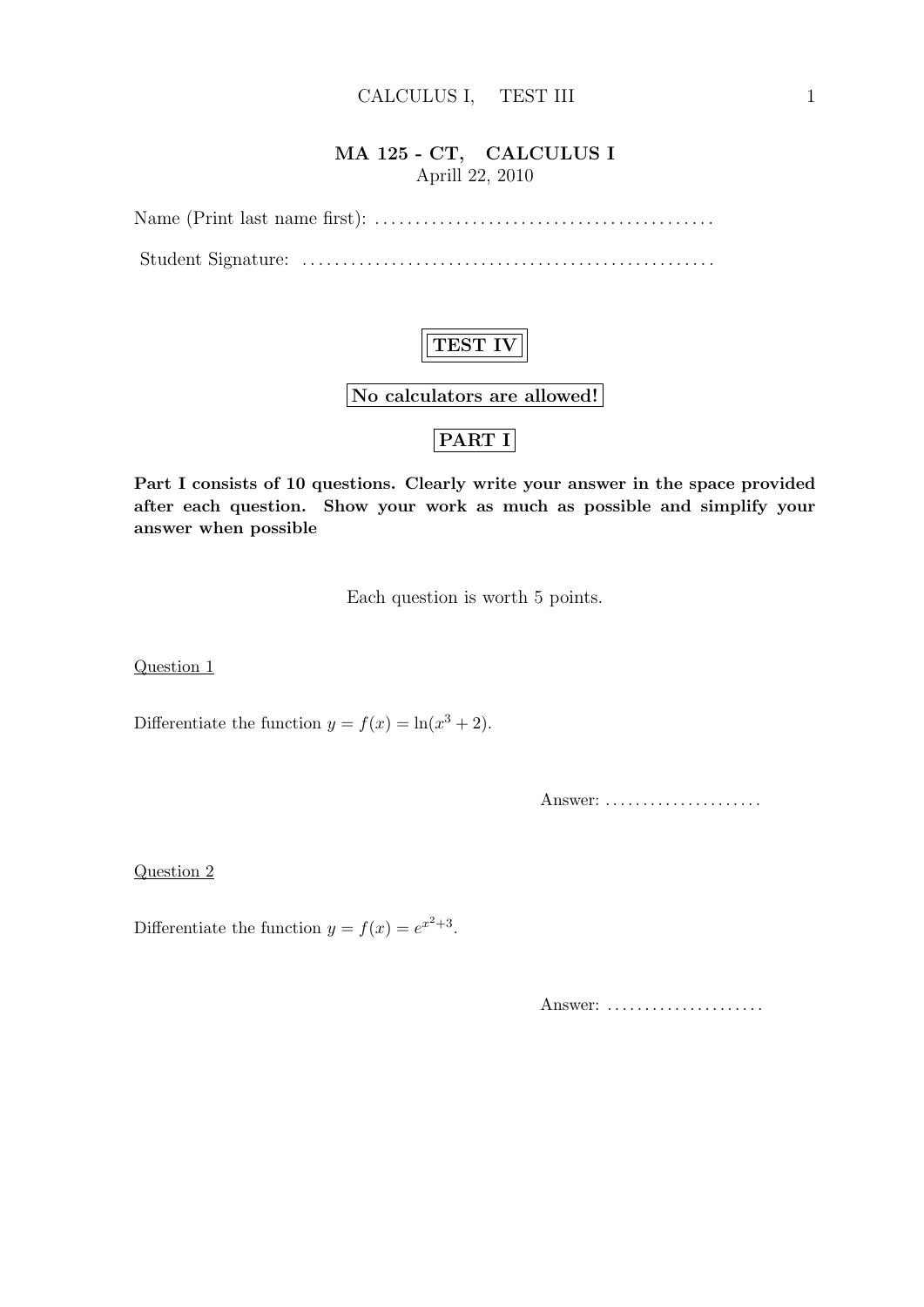#### Question 3

Differentiate the function  $y = f(x) = x^2 \arcsin(x)$ .

Answer: ..................

#### Question 4

Differentiate the function  $y = f(x) = \arctan(x^2)$ .

Answer: ..................

Question 5

Differentiate the function  $y = f(x) = \ln(\cos(x))$ 

Answer: .....................

#### Question 6

Evaluate  $\lim_{x \to \infty} \frac{\ln(x)}{x}$  $\frac{x}{x}$ .

Question 7

Answer: ......................

Evaluate  $\lim_{x \to \pi} \frac{\cos(x)}{x^2 + 1}$  $\frac{\cos(x)}{x^2+1}$ .

Answer: ......................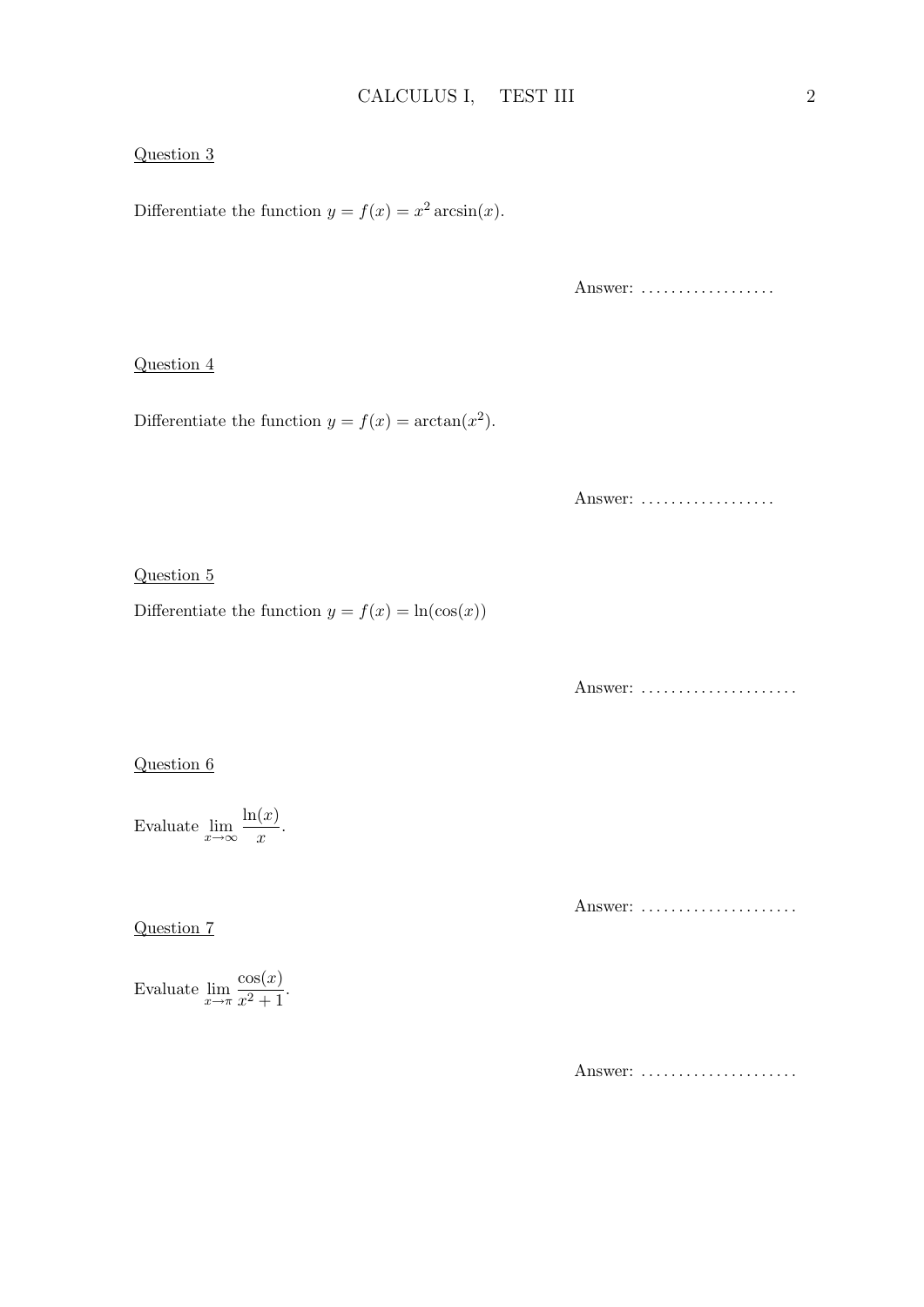#### Question 8

Question 9

Simplify  $sin(arctan(x))$ .

Answer: ......................

Find the linearization of  $f(x) = \sin(x)$  at  $a = \pi$ .

Question 10

Answer: ......................

Use Newton's method two find the second approximate solution  $x_2$  to the equation  $\sqrt[3]{x}-2=0$ if  $x_1 = 1$ 

Answer: ..........................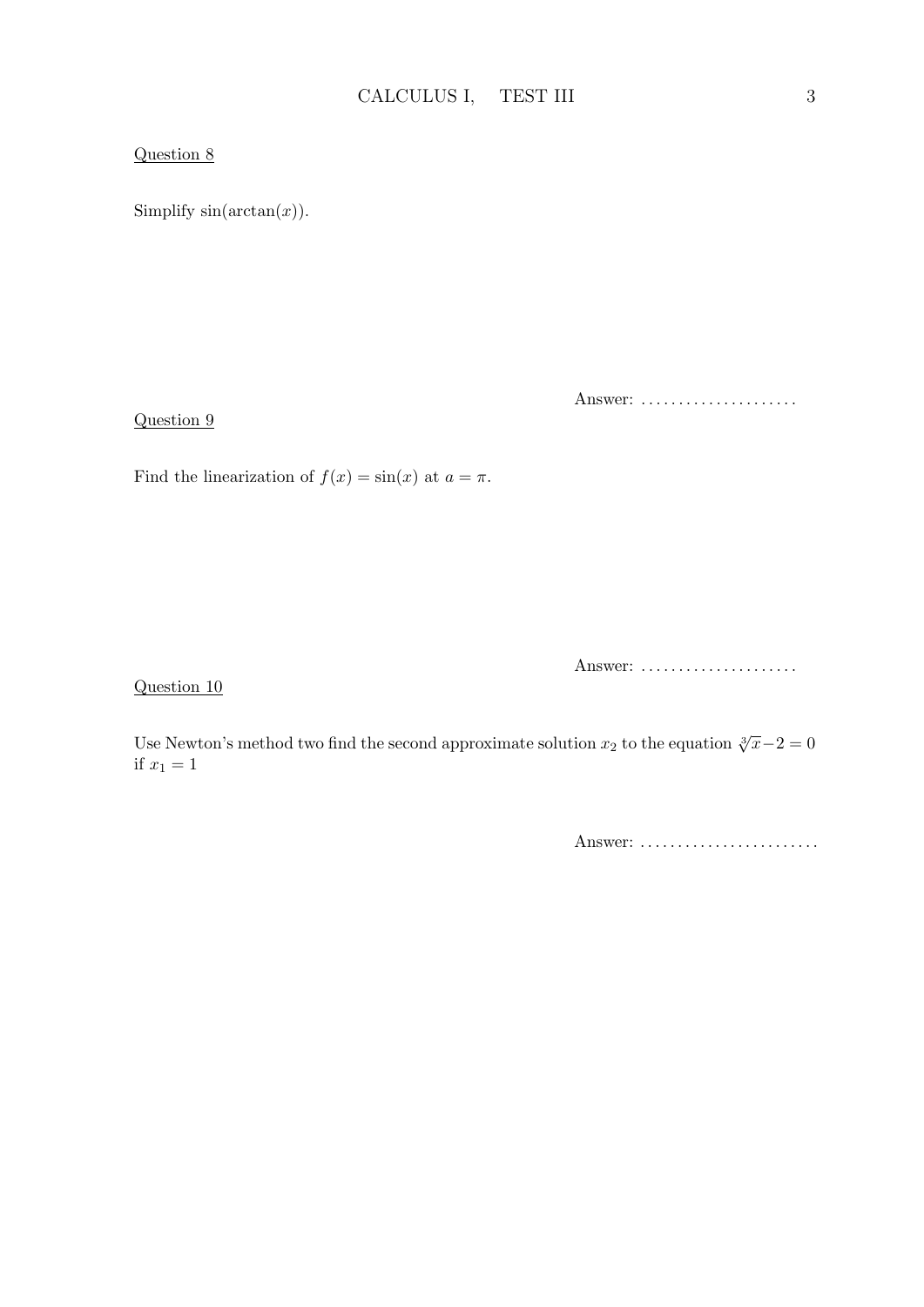### PART II

Part II consists of 4 problems. You must show your work on this part of the test to get full credit. Displaying only the final answer (even if correct) without the relevant steps will not get full credit. Simplify when possible.

### Problem 1; 13 points

Use logarithmic differentiation to find the derivative of  $y =$  $\sqrt{x}(x^3+1)^5$  $\frac{x(x^2+1)}{\sqrt[5]{2x-1}}$ . You do not need to simplify but you must express your answer in x (and not in y).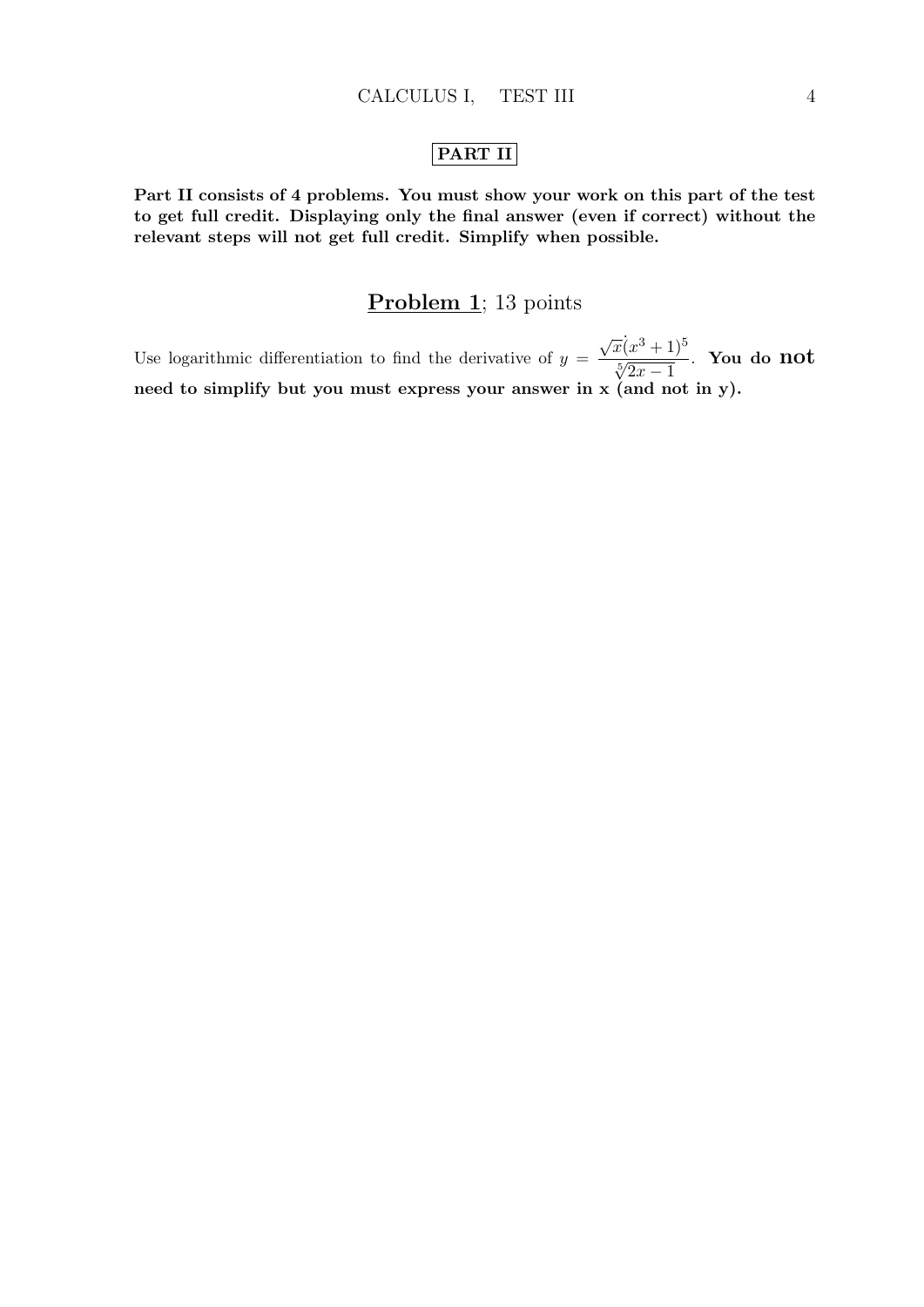# Problem 2; 14 points

### 2a; 6 points

Find y' if  $y = f(x) = x^x$ .

2b; 6 points Find  $\lim_{x\to 0^+} x^x$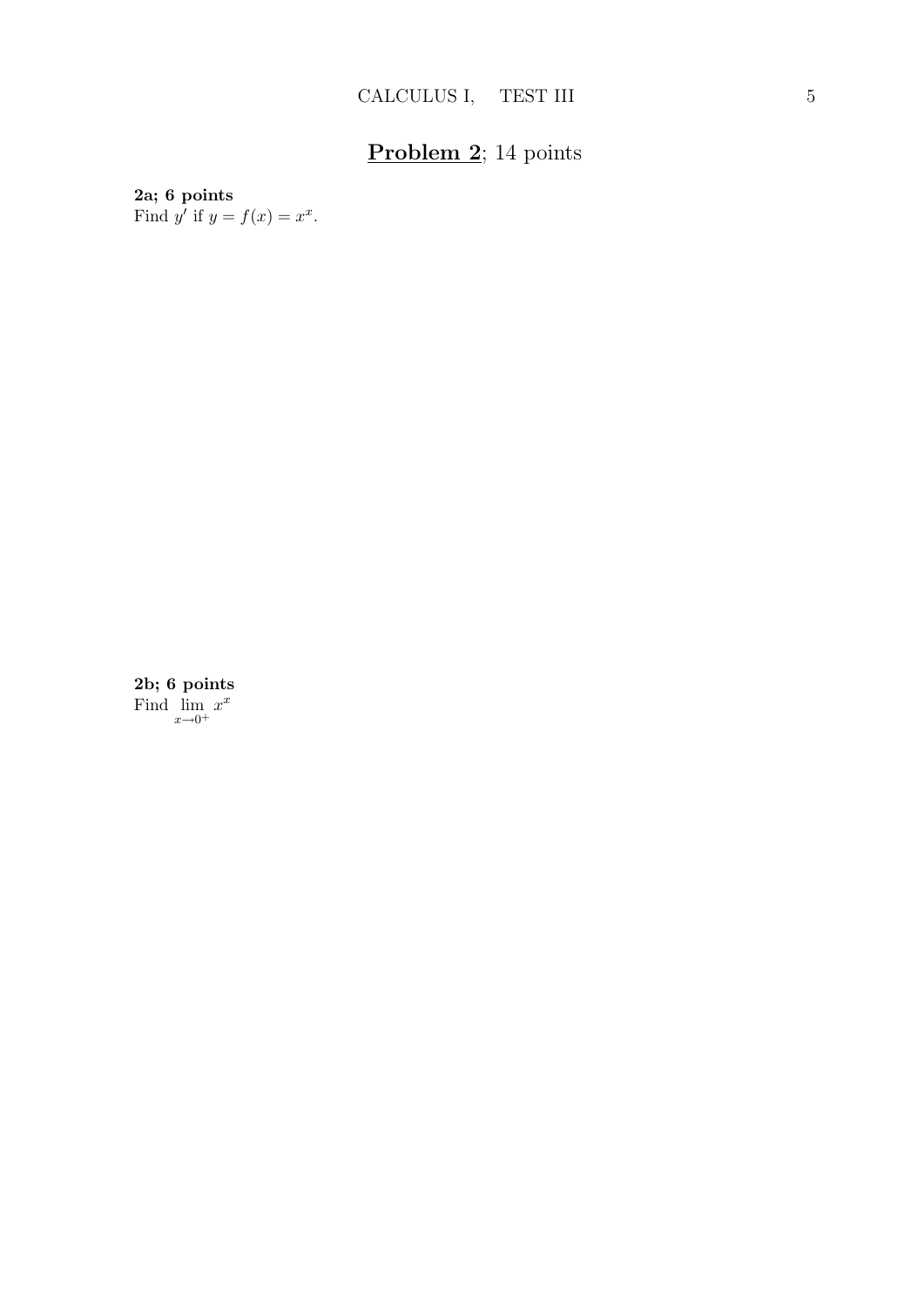## Problem 3; 11 points

If  $y = f(x) = \ln(\frac{e^x + 1}{e^x - 1})$  $\frac{e^x+1}{e^x-1}$ ), find  $y'$ . You must simplify your answer!